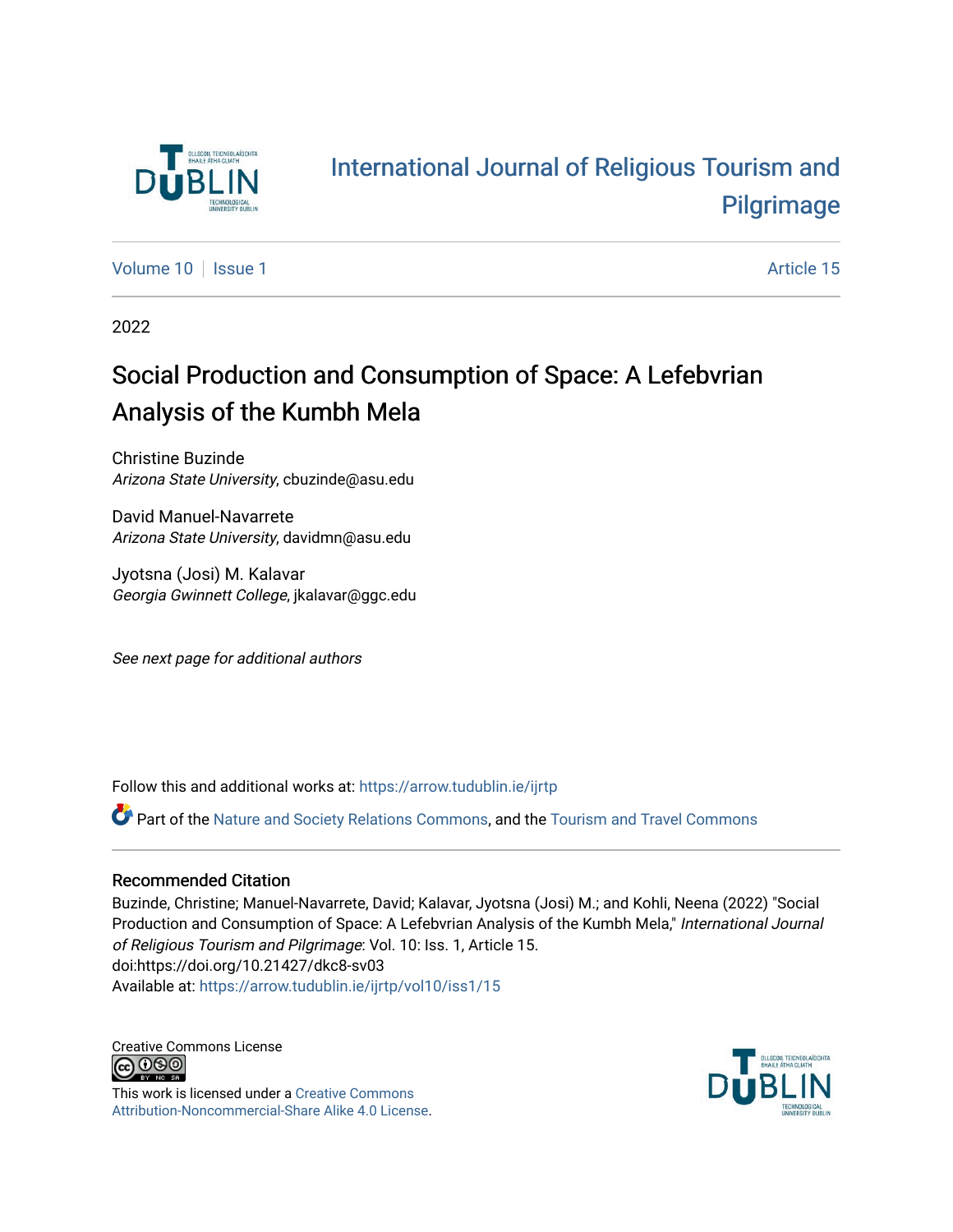## Social Production and Consumption of Space: A Lefebvrian Analysis of the Kumbh Mela

#### Cover Page Footnote

This study was mainly supported by a generous grant from the Institute of Humanities Research (IHR) at Arizona State University as well as a supplemental funds from two agencies at Penn State University, namely the Children's Youth and Family Consortium (CYFC) and Global Programs. The authors extend their gratitude to the Kumbh Mela attendants who participated in this study as well as the graduate students from the department of Psychology at Allahabad University, India who assisted with data collection. We gratefully acknowledge the help we received for this project from Vipul Kumar, Shreshtha Yadava, Vivek Shahi, Chitra Kohli, Dallen Timothy.

#### Authors

Christine Buzinde, David Manuel-Navarrete, Jyotsna (Josi) M. Kalavar, and Neena Kohli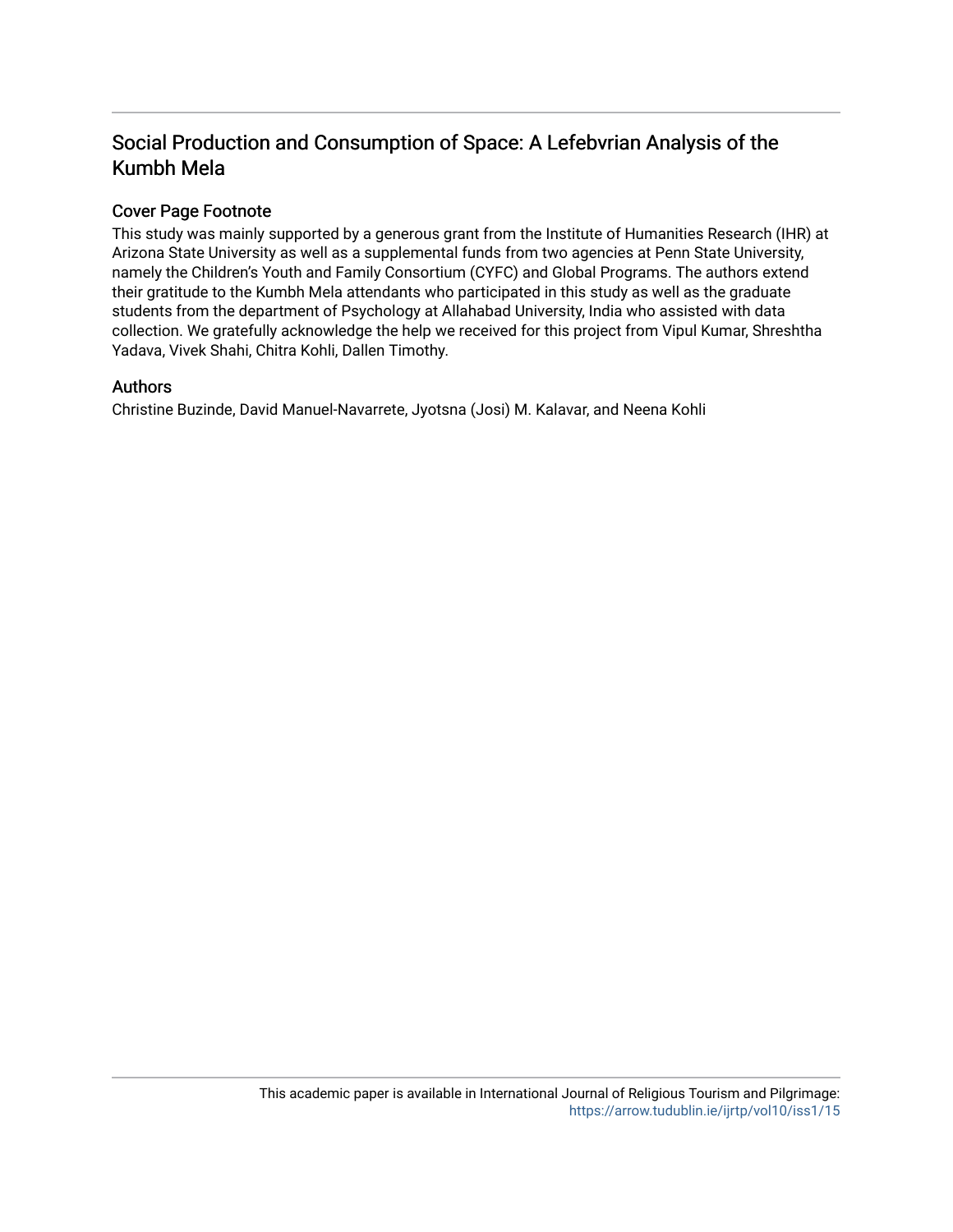# **Social Production and Consumption of Space: A Lefebvrian Analysis of the Kumbh Mela**

**Christine Buzinde**  Arizona State University cbuzinde@asu.edu

#### **David Manuel-Navarrete**

Arizona State University davidmn@asu.edu

### **Jyotsna (Josi) M. Kalavar**

Georgia Gwinnett College jkalavar@ggc.edu **Neena Kohli** 

#### University of Allahabad drneenakohli@rediffmail.com

Kumbh Mela is the world's largest pilgrimage gathering on the shores of the River Ganges. Drawing on Lefebvre's (1991) trialectics of space framework, this paper interrogates the spatial dynamics of the Kumbh Mela through the spatial meanings espoused by local and international pilgrims. Accounting for dominant discourses that frame the event as occurring in and around a sacred waterscape, five focus groups with pilgrims were conducted at the Kumbh Mela in Allahabad, India. The findings indicate that local pilgrims were aware of river pollution, but they used discursive strategies to decouple this material fact from their lived spiritual experiences; from this vantage point the sacred was believed to be insulated from the secular. International pilgrims' perceptions significantly differed, from those of their local counterparts, in that the sacred waterscape was seen as polluted and the onus was on them to remedy what they believed locals had neglected to do; for this group cleaning the River was a sacred act. The findings indicate that despite the existence of dominant spatial conceptualisations of a sacred waterscape, through use of the space, new and often competing spatial meanings arise that illuminate our understanding of the human condition and the social relations therewithin.

**Key Words**: Kumbh Mela; pilgrimage; Ganges; sacred waterscapes; trialectics of space; India

### **Introduction**

This paper interrogates the spatial practices of locals and foreigners attending the Kumbh Mela pilgrimage on the Ganges River shores in India. Our focus is the nexus between how spaces are signified and how they are ultimately utilised by various constituents. Place and space have been extensively discussed within the geographical study of tourism. Tourism scholarship has addressed the nexus between the physical, the social and the conceptual dimensions of space (see Buzinde & Manuel-Navarrete 2013). However, the spiritual dimension of space has received scant attention within tourism studies and yet it has the potential to augment knowledge on the intricacies of place-based meanings that religious and spiritual adherents ascribe to certain locales as well as the uses they adopt whilst in those venues. Spatial representations of place have increasingly been problematised by scholars, especially after Foucault (1986) and Lefebvre (1991) questioned the definition of absolute space, in terms of Euclidean geometry, and claimed that regions are socially constructed (see Manuel-Navarrete & Redclift 2010). Recent scholarship on place has emphasised the meaning-making dimension of tourism spatiality and it has also highlighted notions of place as fluid, changeable, and characterised by dynamic contexts of social interaction and memory (see Stokowski, 2002).

Anthropologists and comparative religious scholars have thoroughly researched the notion of spirituality as it relates to place and many have focused on the river Ganges, as well as the relationship between sacred purity and water pollution (Alley, 2002; Haberman, 2006). For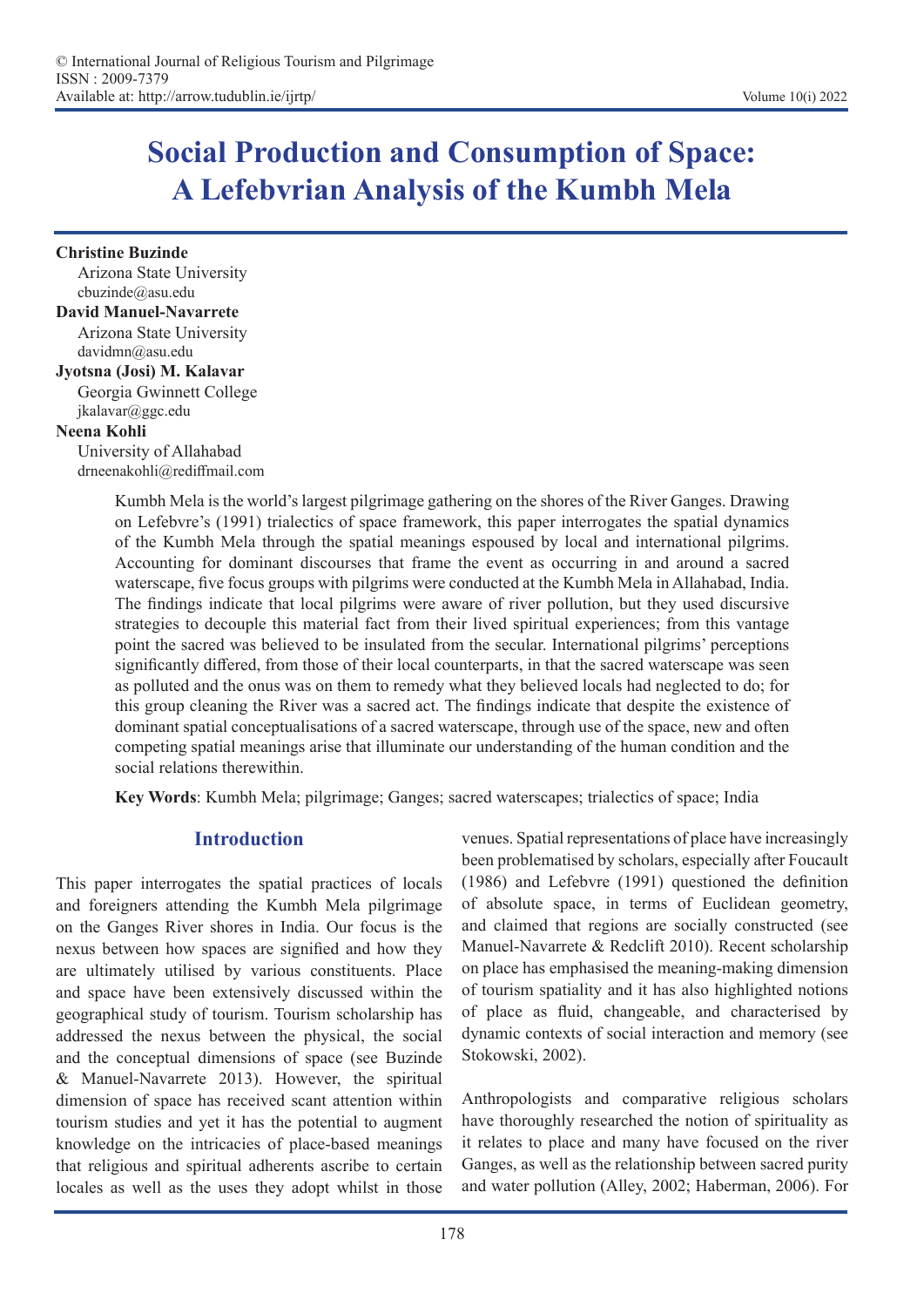instance, Alley's (2000) research examines religious leaders' perceptions of whether material pollution affects the sacred purity of the river. Her findings indicate that religious leaders

*refrained from mixing what they saw as two unrelated subjects: the river's transcendental purity and the disintegration of the tangible or temporal world (represented here by 'environmental pollution')* (Alley, 2000:371).

The aforementioned scholars have extensively shared accounts of the dissonance, or lack thereof, between different perceptions of sacred waterscapes in India. Absent within the above-mentioned prolegomena are the roles of tourism and tourists in creating dominant spatial discourses and influencing social agents' use of sacred waterscapes.

The body of work on religious and spiritual meanings often engages notions of place to the extent that they can be evoked to describe a locale (i.e., the River Ganges). However, relatively few studies on religious and spiritual tourism interrogate place as a spatial unit of analysis through which to comprehend meanings and uses of spatiality. Although not focused on the Ganges, one exception to the rule is Gatrell and Collins-Kreiner's (2006) study, which documents the spatial dynamics of pilgrimage spaces to understand how they are organised, signified and utilised. The authors focus on

*the historical development of the Bahai Gardens in Haifa, Israel, the tourism board's promotion of the site as Haifa's primary tourist designation, and the distinct spatial practices that have been used by both constituencies* (Gatrell & Collins-Kreiner, 2006:765)

to understand the spatial practices associated with the site. Gatrell and Collins-Kreiner's (2006) study draws on the triadic model of spatial production, which is vital to understanding social relations in any context (Soja, 1995).

Informed by Lefebvre's (1991) seminal scholarship, the triadic model of spatial production advances knowledge regarding the production and consumption of tourism space (Manuel-Navarrete & Redclift 2012). Lefebvre's work has been widely applied to various touristic and non-touristic landscape but few references have been made to pilgrimage spaces; with the exception of Gatrell and Collins-Kreiner's (2006) work. This omission may also be attributable to a limitation in Lefebvre's (1991) work which is that he does not engage with religiosity / spirituality in his conceptualisations regardless of the relevance of these subject matters to his theoretical framework. The three pillars of the triad encompass, representations of spaces, spaces of representation and spatial practices.

*Representations of Space* (aka conceived space) refers to the ways in which space is signified by for instance, the government, technocrats (*i.e.,* the media, the tourism authority), planners (Urry, 2000) who are determined how the space ought to be used. For instance, at Kumbh Mela the Indian government has worked with various technocrats to zone the river bed for its temporary pilgrimage use. The following quote captures this vantage point:

*...to make Kumbh an event of unparalleled grandeur, the Government of Uttar Pradesh has undertaken multiple measures for ensuring the efficient running of the Mela…Construction of flyovers, railway under bridges, road widening in the city and beautification of major intersections are few highlights of the massive construction and upgradation tasks* (Government of India, 2019).

*Spaces of Representation* (aka lived space) refers to the spaces that social agents use; these locales can also be seen as 'dominated spaces' which social agents attempt to alter and appropriate by countering the dominant discourse of the space (Lefebvre, 1991). For example, as will be illustrated in this study, the Kumbh Mela space is perceived differently by local and international pilgrims.

*Spatial Practices* refer to human routines as well as the physical objects, like built structures that facilitate the production of space for human use (Shields, 1991). For instance, spatial practices at the Kumbh Mela pilgrimage result in the conversion of the Ganges River bed into a mega tent city, with certain spaces divided based on religious and secular, tourists and locals, commercial and temporary residential purposes.

This paper draws on the theoretical framework of the triadic model of spatial production to inform the goal of this study which is to interrogate the nexus between the signification and use of pilgrimage sites, specifically the pilgrimage site on which Kumbh Mela pilgrimage is held. This study focuses on the interconnection between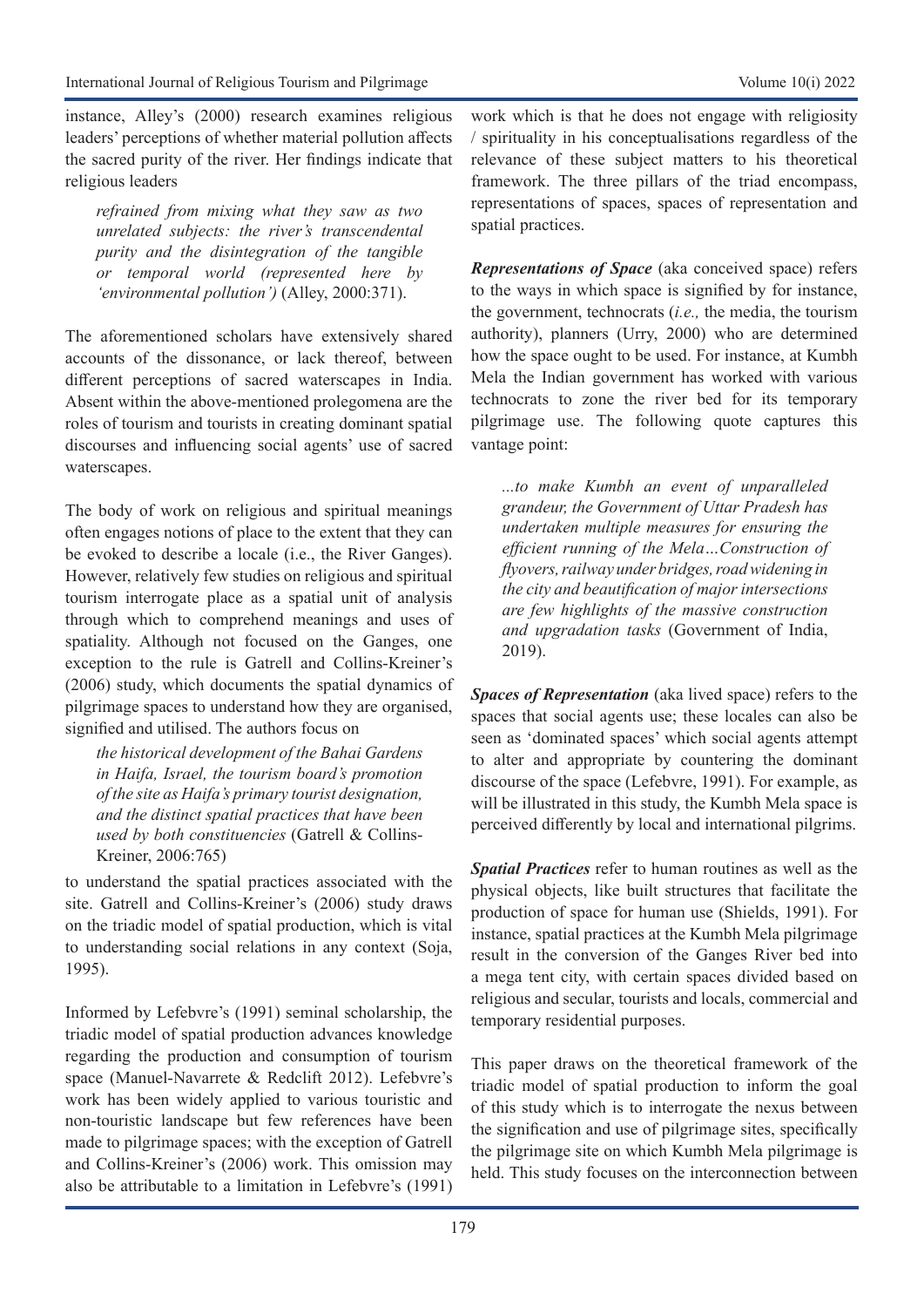spaces of representation and representations of space within a pilgrimage location. An interpretive paradigm is adopted to interview, via focus groups, local and foreign pilgrims attending the Kumbh Mela pilgrimage.

### **Pilgrimage at the River Ganges**

Pilgrimage sites affiliated with Hinduism in India are often biophysical environments located besides rivers or atop mountains (Budruk, 2014; Feldhaus, 1995; Ruback, Kohli & Pandey, 2009). This phenomenon is not unique to Hinduism as many other religious and spiritual denominations venerate select natural landscapes (Allison 2015; Frascaroli, 2013). Drawing on legends in ancient Hindu scriptures, such as the *Rig Veda* and the *Vishnu Purana*, Hindu pilgrims and residents consider some of the aforementioned environments sacred and capable of granting boons and intermediating in the affairs of the afterlife (Alley, 1998). For instance, for some, the River Ganges/Ganga in India is considered a goddess, the fluid embodiment of transcendence (Eck, 1982). Every twelve years, the world renowned Kumbh Mela pilgrimage celebrates the confluence of nature and humanity through corporeal contact with the River Ganges. Over millennia, Hinduism and allied creeds have associated this biophysical waterscape with the spiritual powers of purification and healing, but increasingly new comers, as is evidenced by the growing numbers of international travelers, about 70 million in 2013, join the event (Tharoor, 2013; Uttar Pradesh Tourism, 2017).

The process of touristification is just one of the many ways in which Western globalisation 'infiltrates' (*i.e.,* gains access gradually and surreptitiously) this event (Maclean, 2009). As thoroughly studied by Maclean (2008), British colonial authorities sought to regulate and control the festival to hinder its sedition potential. European colonisers infiltrated it by providing material infrastructure, and enforcing norms and codes to regulate bathing and hygienic practice in order to allegedly prevent the spread of disease. They also employed legal and *semantic* strategies to re-*signify* the river as a water resource rather than a deity (Alley, 2002).

As a river, the Ganges is not only characterised by its transcendental powers but also its hydraulic infrastructure, which provides water to almost 10% of the world's population; it is intensely subjected to irrigation, urban consumption and wastewater discharge (Matta & Kumar, 2015). It is on this spatial backdrop that the

largest pilgrimage, the Kumbh Mela, is held; a spatiality on which the planes of matter and subjective spiritual experience intersect. Pilgrimage in Sanskrit (an ancient Indo-European language of India) is referred to as *tirthayatra,* which literally means: 'journey to river fords' (Bhardwaj, 1983). The *tirtha-yatra* is believed to provide Hindu pilgrims (*tirtha-yatrees*) self-transformation (Singh, 2006). Mediated by religious belief systems, some adherents believe that their mere presence in these spaces is transformative; they believe the River can grant them reprieve from ordinary ailments and struggles and allow them to partake in an esoteric experience of peace, harmony, and spirituality (see Buzinde, Kalavar, Kohli & Manuel-Navarrete, 2014; Kalavar, Buzinde, Manuel-Navarrete and Kohli 2015). From this vantage point, the Kumbh Mela bridges the planes *of matter* and *ethereal* subjective experiences of place.

## **Methods**

This study draws on an interpretive paradigm to understand the intersection between people and place within the Kumbh Mela pilgrimage. The first part draws on a content analysis of archival materials to understand representations of space or space as conceived by various technocrats. The focus in this case is on narratives featured on the official government website for the Kumbh and discourses on various local tour companies Kumbh tours. The second part of the study draws on focus group interviews to interrogate the uses and interpretations of space from the perspective of locals and internationals attending the Kumbh Mela pilgrimage, which took place in Allahabad, India on the shores of the River Ganges. Focus groups were used because they allow for elicitations of opinions, perceptions and experiences in an interactional milieu and they have been extensively deployed within mass pilgrimage settings (see Mehta, 1997). Five focus groups, each comprising 10 to 15 participants, were conducted with members residing in five different ashrams (spiritual settlements). Four of the focus groups comprised resident Indians while one focus group was made up of foreign nationals (Americans, Canadians, Brazilians, French and Germans). The duration of the focus groups ranged from one to two hours. Within the focus groups, consensus was achieved by asking participants to voice their opinion about a particular question posed or issue discussed. Discussions were carried out in Hindi or English and in some cases Sanskrit.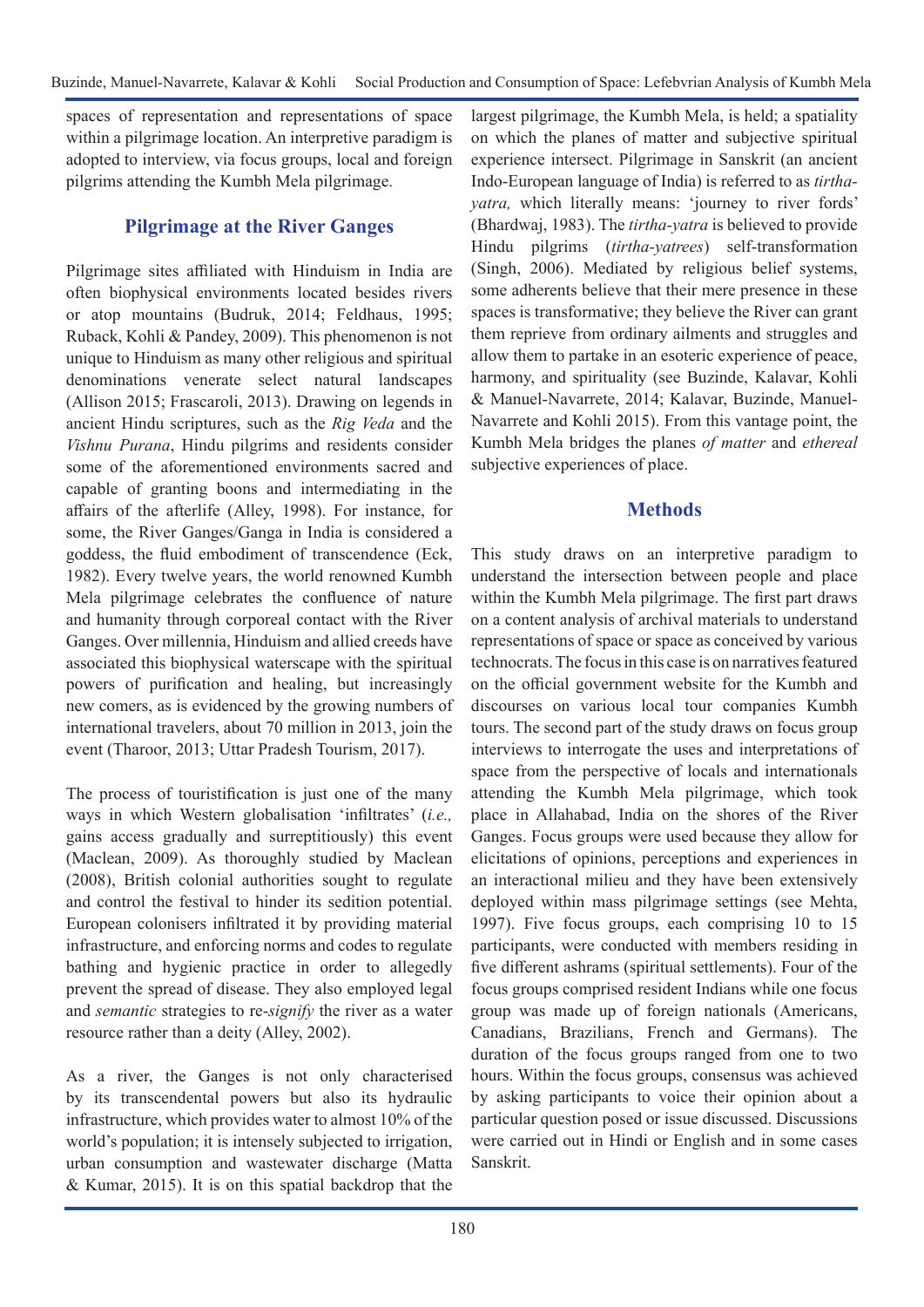The questions posed included: *What activities are you engaging in while here on the pilgrimage grounds? How would you describe the environmental state of the River Ganges?* Under the supervision of four faculty members, the research questions and transcripts were translated, back translated and coded by four graduate students proficient in English and Hindi. This study is part of a larger international and interdisciplinary project that examines: the influence of spirituality on social cohesion; the role of intergenerational knowledge transference in influencing pilgrimage attendance; and, the influence of spirituality and devotion on perceptions of health and healing. Given the interpretive paradigm adopted in this study, the findings have limited generalisability and cannot be extrapolated to the larger population. Two distinct American universities provided research approval for this study (IRB # 1301008696 and IRB # 41899); additionally, research ethics clearance was sought and awarded by an Indian university (Department of Psychology).

## **The Kumbh Mela Pilgrimage as Conceived Space**

Archival data drawn upon in this section highlight the notion of conceived space. There is also the added nuance of temporality that has to be accounted for because space in which the Kumbh Mela pilgrimage is held is under water for the most of the year with the exception of the approximately one-and-a-half-month period during which the Mela is held. The entire receded river plain, is thus temporarily re-purposed as a pilgrimage site for millions of attendees. The Kumbh Mela spatial layout has been examined by a group of interdisciplinary Harvard scholars who describe the spatiality as a locale where

*multiple aspects of contemporary urbanism come to fruition, including spatial zoning, an electricity grid, food and water distribution, physical infrastructure construction, mass vaccinations, public gathering spaces, and nighttime social events (Harvard University Graduate School of Design, 2013, online).* 

In 2013, the event hosted 80million people

*inhabiting tents of one kind or another, traveling on specially constructed roads, using the electrical power and illumination generated from 22,000 temporary light poles (Harvard Business School, 2013, online).* 

The Indian government appoints a variety of government officials who are responsible for policing, sanitation,

zoning, public health and immigration of the premises. For instance, from a public health perspective there is a first responder station to cater to all the health needs of pilgrims and these include Western and Eastern medicine. Another example from a sanitation vantage point are the numerous facilities erected on the river bed to ensure pilgrims have access to toilets (*i.e.,* roadside urinals, zero discharge toilets and eco-friendly bio toilets). According to Cheng (2013)

*the majority of the water used for drinking and cooking at the Kumbh is from ground water that is pumped daily through tube wells that are 350 meters deep and then treated with chlorine. There are a total of 46 tube wells and 600 km of pipeline throughout the Kumbh Mela site. The system has a capacity to pump 92 million liters per day of water during peak bathing days. On a normal non-bathing day, 10 tube wells are open and pump approximately 2 million liters per day of water.*

The Indian government launched a multi-lingual website to explicate efforts undertaken to develop the physical landscape and also to promote the event locally and internationally. Comments such as the following are featured:

*The Kumbh Mela comprises of many rituals including bathing ritual, which by far is the most significant ritual performed at Kumbh. Millions of pilgrims take part in the Kumbh bathing ritual at the Triveni Sangam … To facilitate tourists, a city of 4,200 premium tents is being established … Convention halls are being built across the mela area … Some of the innovative new attractions at Kumbh will include theme-based Gates, Laser Shows, Paint My City Campaign and Heli-tourism* ([http://kumbh.gov.in/en/\)](http://kumbh.gov.in/en/).

The juxtaposition between the sacred and the secular in the last statement is of interest as we consider the spatial dynamics of pilgrimage locations and the meanings associated with these spaces. Notably, the touristic themed locations were strategically placed on the outskirts of the pilgrimage grounds, by so doing 'buffering' the sacred waterscape. The local tour companies offering Kumbh tours featured messages about the pilgrimage similar to that of the Indian government. The scared waterscape and corporeal linkages to it were often highlighted as is indicated in the excerpts below: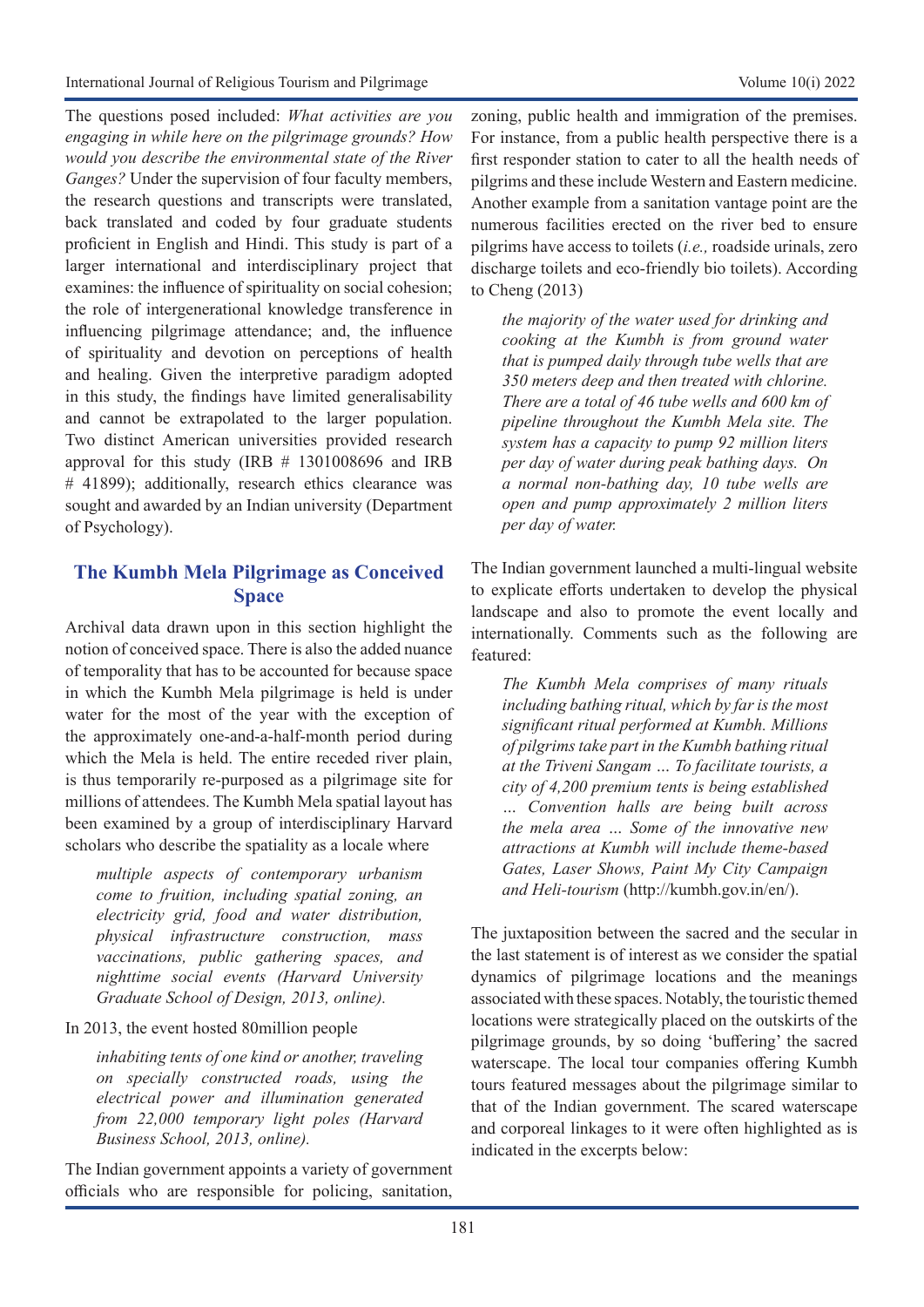*… Explore the auspicious Mela … Be there during the most exciting time, the main bathing dates! The Kumbh Mela is the most significant pilgrimage for Hindu followers. People from all faiths and belief doctrines journey to the Kumbh Mela from all over the world. The Kumbh Mela has universal meaning for all who attend*  [\(https://originalworld.com/grouptour/kumbh](https://originalworld.com/grouptour/kumbh-mela-tour/)[mela-tour/](https://originalworld.com/grouptour/kumbh-mela-tour/)).

*Kumbh Mela, a tour of salvation invites a large gathering from across the world to become free from the cycle of death & birth ... [it] is held at the meeting of three rivers: holy Ganges, Yamuna and Saraswati. All devotees come to take the dip in Holy River for purification of soul. It is the life changing experience and person feel the peace of mind* ([http://www.indiantravelconsultants.](http://www.indiantravelconsultants.com/divine-tours-1.php) [com/divine-tours-1.php](http://www.indiantravelconsultants.com/divine-tours-1.php)).

*State Express offers special tour packages during Haridwar Kumbh Mela on special bathing dates which are specially designed for this great event … A dip in Ganges at … the time of Kumbh Mela is believed to attain moksha from vicious cycle of birth and rebirth* ([https://](https://www.stateexpressindia.com/kumbh-mela/) [www.stateexpressindia.com/kumbh-mela/\)](https://www.stateexpressindia.com/kumbh-mela/).

*Kumbha Mela, the most revered Hindu religious congregation of the country sees massive gatherings for a dip in the Holy Ganga. This pilgrimage, known to wash away all the sins … Begin the day with a boat ride on the Holy Ganga river, to unfold the miracles of nature. Witness the daily life of the locals … while the temples begin the chanting of slokas and rituals … the Kumbh Mela recently marked its place on the UNESCO's Representative List of Intangible Cultural Heritage of Humanity* [\(http://www.](http://www.kumbhmelatour.com/tour-planner/haridwar/classical-north-india-tour-with-kumbh-mela.html) [kumbhmelatour.com/tour-planner/haridwar/](http://www.kumbhmelatour.com/tour-planner/haridwar/classical-north-india-tour-with-kumbh-mela.html) [classical-north-india-tour-with-kumbh-mela.](http://www.kumbhmelatour.com/tour-planner/haridwar/classical-north-india-tour-with-kumbh-mela.html) [html\)](http://www.kumbhmelatour.com/tour-planner/haridwar/classical-north-india-tour-with-kumbh-mela.html).

The waterscape is thus discursively captured with reverence and is described as embodying sacredness. All the excerpts allude to the magnitude of past attendance as well as the absence of a comparative pilgrimage event in terms of number of attendees. The prominence of the event is also often substantiated through accounts of international recognition of the event as evidenced by the recent UNESCO accreditation of the Kumbh Mela. A question of enduring interest, however, is how

the aforementioned spatial narratives of the sacred waterscape are perceived by social agents who navigate the space during the pilgrimage; the subsequent section discusses their emergent spatial meanings.

## **The Kumbh Mela Pilgrimage as Lived Space**

Focus group data shed light on the Kumbh Mela as a lived space (spaces of representation). Two main themes emerged that illustrate the varying meanings and uses of the space by locals and internationals: *Pilgrimage and Performativity* (descriptions of spiritual practices during the Kumbh Mela) and; *Narrativity of Pilgrimage Waterscapes* (perceptions about the river's sacredness and environmental pollution).

### *Pilgrimage and Performativity*

This section presents findings pertaining to the practices and activities that participants engaged in at the pilgrimage site. For local Indian pilgrims, bathing in the river is clearly an important, concrete and often cited ritual of purification of one's physical, mental and spiritual dimensions; it is regarded as an opportunity for the removal of sins and misfortune and an occasion for the bequeathing of blessings. Bathing in the Ganges during the Kumbh Mela is considered particularly auspicious by locals. This is because adherents believe there is an astrological convergence during the pilgrimage which accentuates the power of the '*amrit*, or the nectar of immortality that is believed to be present in the waters' and has the ability to absolve one of sin (Maclean, 2009:320). Participants often used the Sanskrit word *Ganga* when making reference to the river or more reverent terms such as *Gangaji* and *Gangajal*. The pilgrimage space is generally regarded as a sacred landscape, but activities undertaken on the terrestrial part of the space are distinguished from those undertaken in the waterscape. Generally, local pilgrimage performances include, as indicated in the excerpts below, corporeal contact with the River:

*I take a holy dip in Ganga and visit or meet great Sadhu and Saints.*

*I meet different saints and do Satsang (spiritual discourse) and then take a holy dip.*

*Firstly, I take a dip in Ganga, and then do prayer, meditation and try to understand myself. After that I go to other ashram to obtain news and information of God. Here we do research on God.*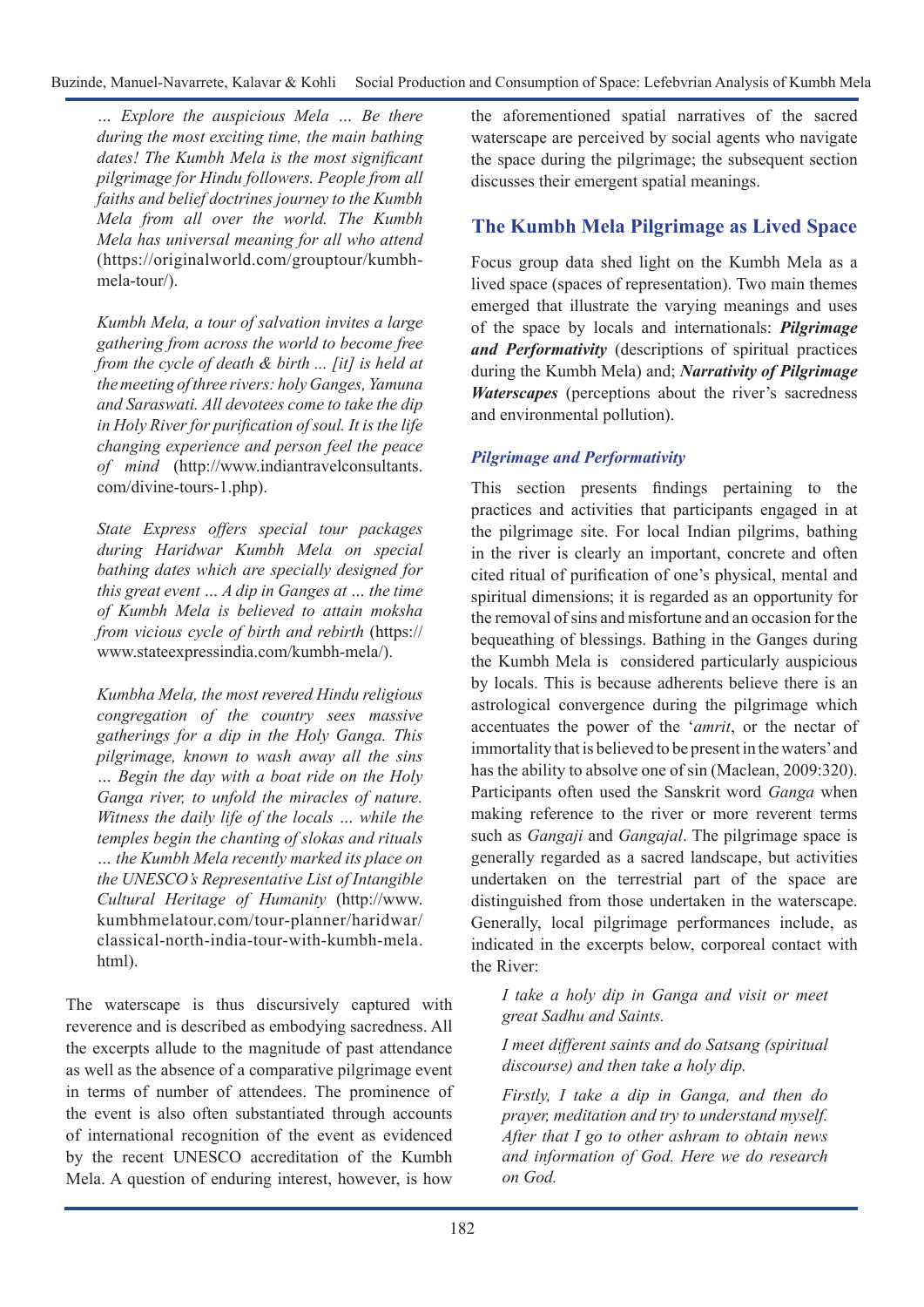*I worship Ganga and do Pind Daan for our ancestors and take a holy dip in Ganga daily.*

*First, we attend Satsang and Pravachan (Religious discourse) then go to attend Yagya and take holy dip in Ganga (Ganga Snan) and we get so much energy that helps us to resolve daily life conflicts.* 

*I think holy dip in the Sangam is something divine so I do this every day.*

*Firstly, I do Prabghu-esmaran (remembering to God) then I take a holy dip in Ganga and do some charity. After coming back to ashram, I do Yajna and Worship. After that I do my prayers and mantra chanting and then I go for Satsang and Pavachan (Religious discourse) and then I do my evening prayers. At last, I do again mantra chanting and Prabghu-esmaran (remembering to God).* 

As indicated in the above comments, particularly the use of the phrase 'holy dip', bodily contact with the river is regarded as a divine activity. This finding is aligned with statements in the literature that speak to a level geopiety associated with certain biophysical sites in India, particularly the River Ganges (see Knowles, 1992). The rituals of purification vary. For some participants there is no specific order of activities that have to be followed while for others, as indicated in the comments above, a particular self-imposed sequence govern their daily activities at the pilgrimage site. An important finding is that daily activities are unstructured for locals and often facilitated by bodily contact with the River Ganges. Most other activities are introspective and related to strengthening one's own relationship with the divine (i.e., silent prayer or serving the poor as a practice of philanthropy).

In comparison to their local counterparts, corporeal immersion in the River is not as popular an activity for international attendees of the Kumbh Mela. In fact, international pilgrims' activity revolves more around structured activity which generally entails listening to talks delivered by one of the English-speaking gurus, engaging in yoga and meditation. Philanthropic efforts are also undertaken but unlike the locals who are focused on feeding the poor, international pilgrims' charitable work entails environmental activism. The excerpts below show the range in performativity engaged in by international pilgrims:

*Firstly, for me we have Pravachan or Satsang (Religious discourse) with Prem Baba*

*We do lots of bhakti Yoga. We clean Ganga and meditate.*

*Firstly we do Sadhna (Meditation) here, secondly receiving teachings from master (baba). Then go to experience ancient rituals of India such as visiting naga babas (naked yogis) and different saints to gain a better understanding of India.*

*I do Yoga then go to take a holy dip in Ganga. I think the most important thing at least for me is to do nothing, stop everything, have no obligations. Here I have some space to be myself.*

*We do Satsang, meditation and listen Baba.*

*… mantra chanting is very strong activity that I do here and meeting with naga babas.*

There were numerous accounts about gaining a better understanding of India, do nothing, or having no obligations, all of which arguably evoke experiences typically associated with Western-style tourists. The international participants were residing at an Ashram headed by Swami Chidanand Saraswati, the head of the Parmarth Niketan Ashram and leader of the Global Interfaith WASH Alliance (GIWA), established in 2013 in partnership with UNICEF and co-sponsorer by USAID and the Netherlands. Swami Chidanand Saraswati founded the NGO Ganga Action Parivar (GAP) which launched a global movement of water and spirituality. During the 2013 Kumbh Mela, GAP conducted a march and an educational campaign to raise awareness about water pollution, including a trash collection action (Kedzior, 2014). This ashram also hosted Sri Prem Baba, a Brazilian-born spiritual master. So generally, internationals at this ashram engage with the river for clean-up and shore-based prayers and thus water immersive engagements are limited. Interestingly, Swami Chidanand Saraswati also has an Ashram at the Kumbh for locals, which is where the researchers of this study resided; accounts from pilgrims at the ashram for locals were similar to those of the locals described earlier.

### *Narrativity of Pilgrimage Waterscapes*

Having established an understanding related to the activities that pilgrims were engaged in, participants were then asked about their perceptions of the waterscape. In particular, one of the most salient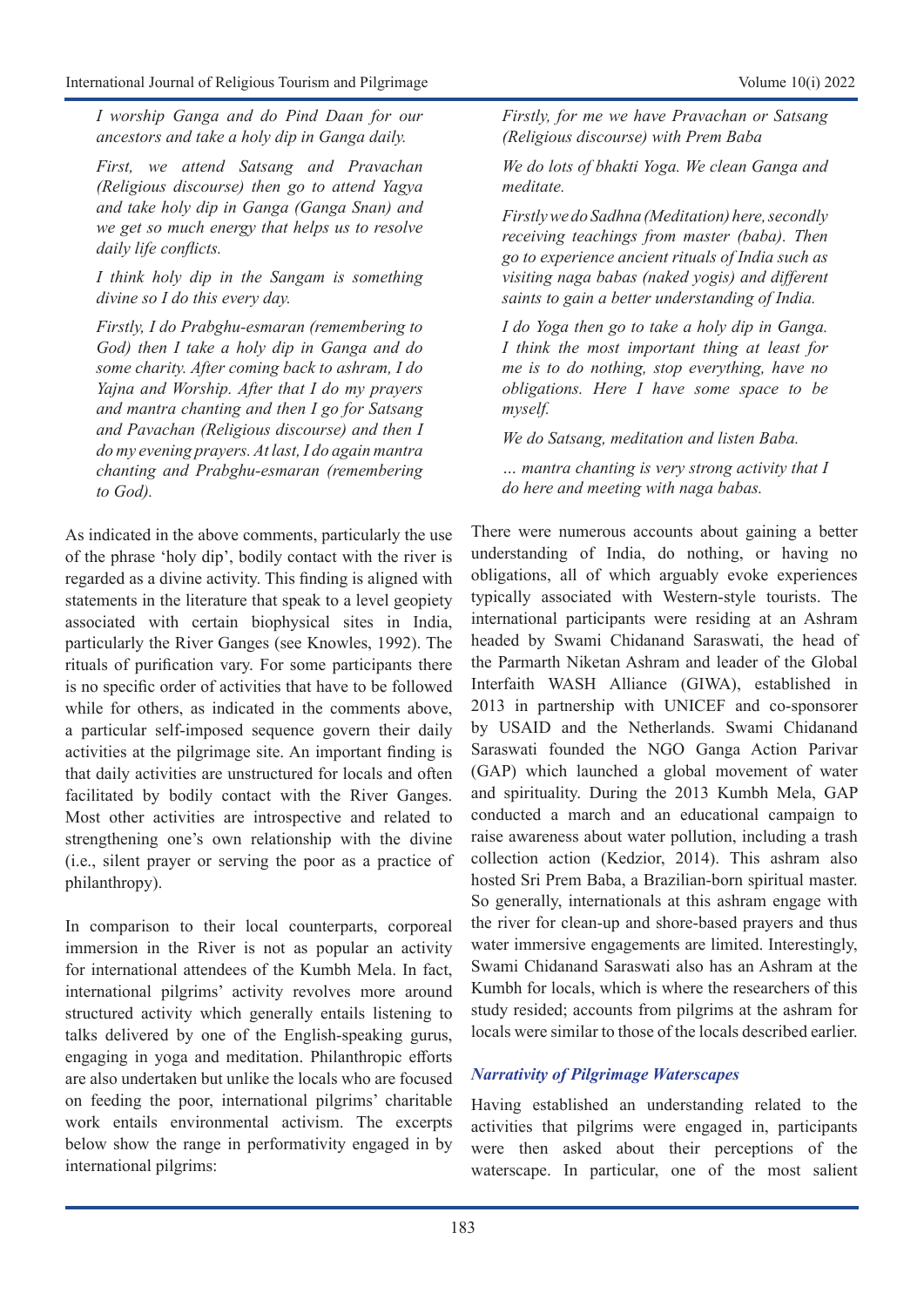discussions revolved around the environmental state of the river. The perceptions held by locals differed from those held by internationals, particularly on the element of water pollution which at the time of the interviews had dominated media discourses. Through probing techniques participants were asked whether they believed the river was polluted. The responses are illustrative of the competing meanings related to lived space and the various ways groups appropriate space and related meanings.

Locals were adamant in their assessment that the River was incorruptible in its purity and sacredness, as is indicated in the comments below:

*Absolutely not, its (the river) water does not get soiled or dirty.* 

*Ganga jal can never get polluted or get germs. No, there are no reasons for this to be the case.* 

*Ganga jal is not dirty or impure, it is our thinking that is dirty.* 

In fact, associating the word pollution with the Ganges was abhorrent to some local participant who vehemently defended the sanctity of the river. Notably, the longer participants spoke, the more it became evident that they were cognisant of some negative environmental influences on the river but they concurrently argued that sacred practices and performances, such as prayer and burning incense, functioned to cleanse the river. The excerpts below are exemplary of these sentiments:

*No, Gangaji is not polluted. If anything, it helps to purify the environment. Additionally, many people here do Yajna every day and the smoke from the Yajna further purifies the environment including the river.* 

*No, Ganga is not polluted because mantra chanting especially chanting the OM mantra creates clean, good non polluted environment.* 

*Here we blow Shankh and sound of Sankh removes the sins. Smoke of Yajna also removes sins and clarifies the environment.*

*No, it appears dirty and polluted outside but it is pure inside.* 

The last participant's comment is a foundational perception held by many participants. That is, participants believed the river is comprised of two dimensions, a biophysical dimension that showcases 'dirt' and an ethereal dimension that they believe could not conceivably be impacted by any human-led action. Thus, accounts of the religious practices and performances aiding in the cleansing of the soul were often made in reference to the biophysical dimension of the river. Cognisance of polluting elements was an indication that participants were not oblivious to the role of human instigated actions in polluting the river. However, they were steadfast in their belief that the divine aspect of the river, no matter how polluted the river was, remained intact. Such a discourse is not simply indicative of a form of geopiety but most importantly it affirms participants' boundary-making strategies to discursively protect their spiritual practices from the effluents of a modernising country. Additionally, participants' belief that the river has the divine ability to wash away one's lifetime of sins gives further credence to claims that the river also has the ability to cleanse itself of all other foreign elements. After all, the river is regarded as a nurturing Mother ('Ma Ganga') and the physical representation of the divine.

As though to prove their assertions, participants spoke of the billions who for decades have had the opportunity to bathe in the Ganges seeking absolution and yet the river still exists and remains unaffected. These statements are pre-emptively accompanied by claims that religious practices and performances (*e.g.,* offerings placed in the water) that occur on the riverbanks and / or in the water have no detrimental impact on the river. Blame, however, is often attributed to lackadaisical government regulations that participants believe fail to control industries that utilise the river as a dumping site. Some illustrative statements are as follows:

*Of course, taking bath is not a problem at all but industries and government is responsible for present condition. Industries are throwing their waste into the river and secondly government is also throwing city's wastages and sanitary lines. That is the cause of pollution and damage. Now our next generation is getting concern about it but government is not even ready to hear these problems.* 

[T]*aking bath is not a problem, main thing that flow of Ganga-ji is reduced due to many hydro projects, you can see in Uttranchal, there are many project and dams are working; they disturb the flow of Ganga. Second thing is sewage from the cities is also going to our rivers so this is a real cause. Taking bath is not a problem. Government negative attitude toward these problems is a matter of concern.*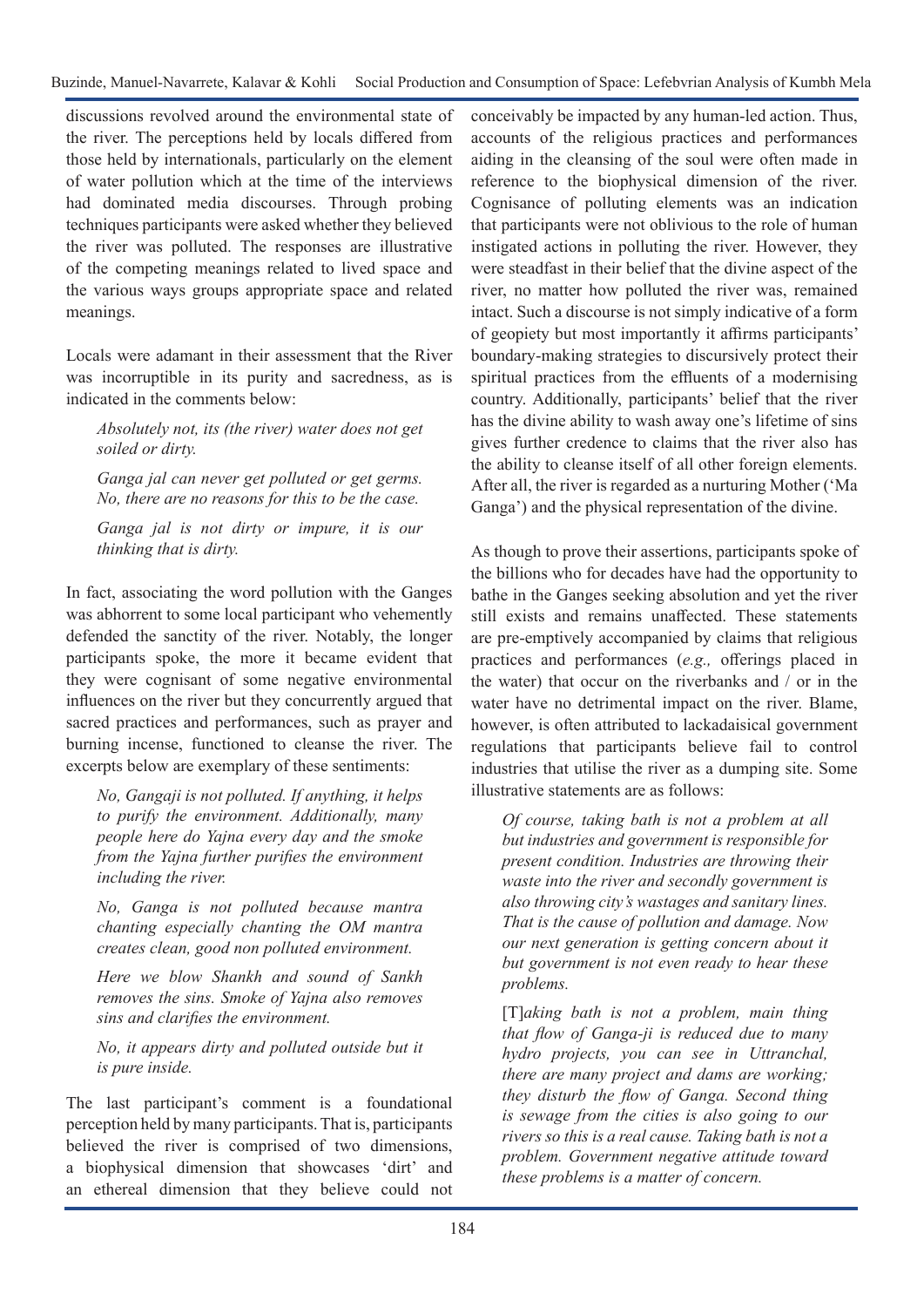[S]*elfish people with impure thoughts are destroying the purity of Ganga, you can see Ganga jal is getting worse because of pollution of factory and due to negligence of government. There are departments for this but they do nothing. Ganga-jal can correct our mess.*

*… lack of proper government policies is the cause of impurity of Ganga. Ganga itself is pure.*

Some participants blame other forms of human interventions that involve redirecting or restricting the flow of the river. Additional examples include:

*Ganga is very pure but we are destroying its purity, we are not allowing it to flow naturally, if we let it flow naturally Ganga will never get polluted.*

*Ganga begins from Gomukh (origin place of Ganga) Uttrakhand, there is a dam named Tihari, it is big cause of environmental problems of Ganga.*

Generally, culpability is directed to 'other', in this case the government. In instances where blame is directed towards a semblance of self it is in reference to the general human population and its propensity to entertain what many participants characterised as impure thoughts:

*It is our immoral thinking that pollutes Ganga so we ... have to clean these thoughts by bathing in Ganga.*

*People's impure thoughts affect Ganga but prayer can clean this.*

The culpable human being, characterised in the above comments, engages in a mental act, which, according to participants, has no bearing on the essence of the river. The reverse does not hold true because participants believe the river has a divine influence on the human being and an immense ability to absolve and cleanse away a myriad of mental and physical impurities.

Unlike the local participants, international pilgrims unabatedly engage with river pollution related matters and they point to religious activities as dimensions that exacerbate the situation. In identifying the culprit(s) they exclude themselves and rather frame local residents and organisation as the key perpetrators, as indicated in the following excerpts:

*I do not think that bathing has any bad impact but you know when millions are gathering and there are no proper toilets and then all this waste is going to the river. Absolutely, it is quite sad because people are using* [the River] *... even Indians, are also spreading waste.*

*Bath involves bringing images and lighting candles and bringing flowers and all of this, for me it has impact.*

*Ecologically speaking because I am a biologist, I see that this segment also create a change in the water, second the fish and animals get scared and also the edges of river get disturbed … If thousands of people bathing every day, it causes harm.*

*The problem is not the religious belief. If they have enough money, good school and education, they will not bring things that could harm the river. They will just come and bathe.*

Preponderance on pollution related issues may be attributable to international participants' involvement in GAP's educational campaign to keep the River Ganges pollution-free (Sharda 2013); a significant part of this involvement consists of collecting trash accumulated at the river shores. Nevertheless, it is significant that no participants mentioned other types of pollution perhaps due to lack of broader situated knowledge. International participants also did not engage the issue of the River's purification power, as discussed by local participants.

## **Discussion**

By claiming that the river Ganges is not polluted, local pilgrims starkly dissociated the biophysical and spiritual planes, despite keeping them in perfect union in their descriptions of religious worshipping. This finding resonates with Alley's (2002) research on perceptions of the Ganges, in Banaras, held by Hindu priests who view the River Ganges as characterised by harmony between the sacred and the material in which running water embodies spiritual purification. Notably, it can be argued that the conceived space also adheres to a similar ideology in that the secular aspects of the event are strategically placed on the outskirts with a boundary around the sacred waterscape. Regardless of origin, participants in the current study demonstrate admiration for the topography and material substance of the river and they respect it for its capacity to evoke the divine. Local participants' comments indicate that they can access the River's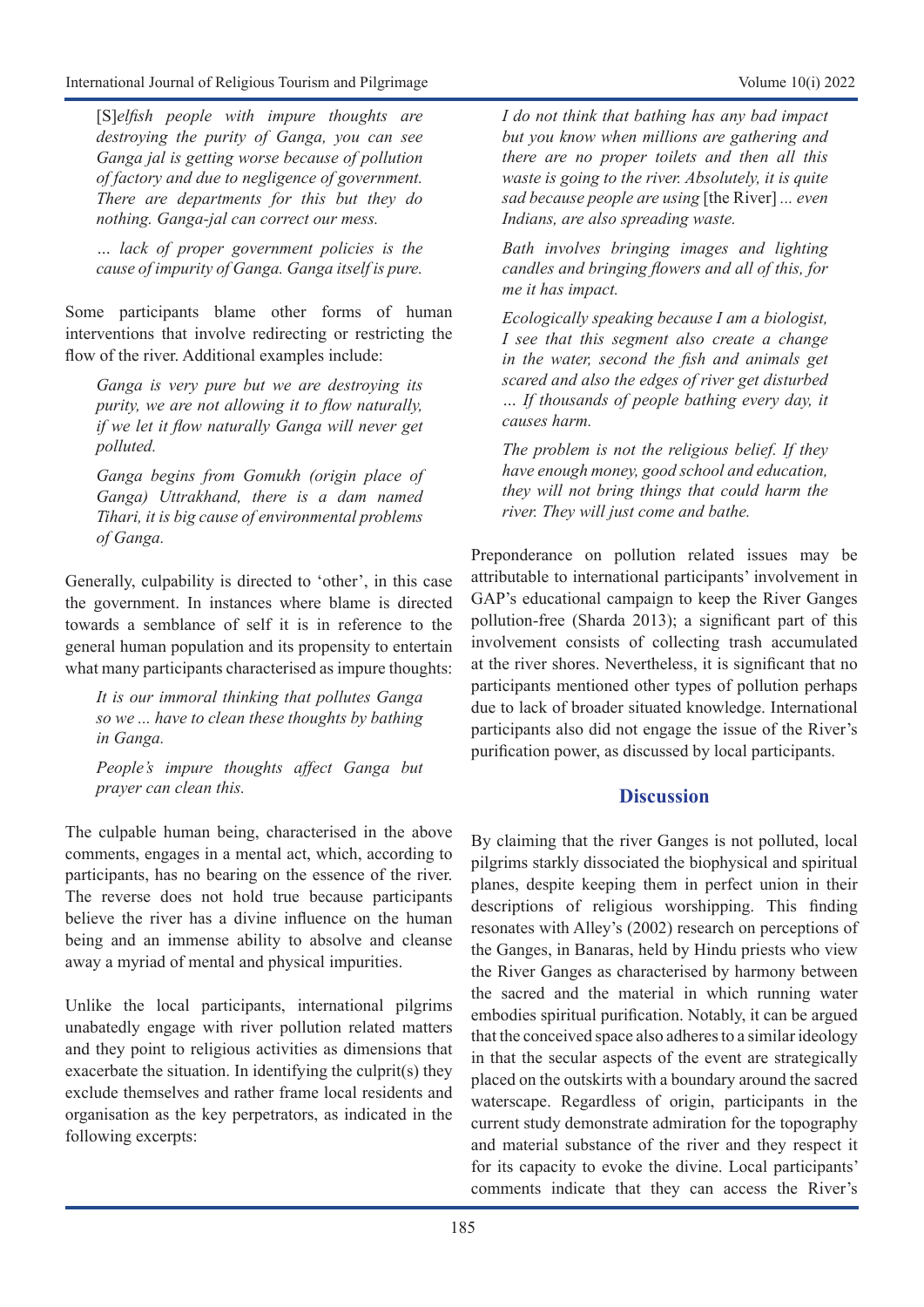divine powers from the biophysical plane, through bodily contact with the water. Consequently, protection of the River's transcendental functions requires segregating them from the entire phenomenon of pollution. This is accomplished through participants' creation of discursive boundaries that ignore the impact of, for instance, the hydro projects. In essence, spatial boundaries, whether created or perceived are the mechanism through which spatiality is coded and decoded.

It is important to note that although the current focus groups with local pilgrims showcase firm commitment with boundary work, other studies have found evidence of defection and the limits of discursive strategies of dissociation. For instance, Haberman's (2006:176-177) fieldwork and textual analysis of the discursive practices of devotees involved in environmentalism revealed that they believe and publicly declare that if conditions keep deteriorating, the River's divine powers will cease to exist. Kedzior (2014) interviewed Indian environmentalists and water users in the cities of Kanpur, Allahabad and Varanasi in 2009 and found that pilgrims experience increasing difficulties denying pollution because of visual evidence of drains emptying black sludge into the river, and getting rashes after bathing are becoming habitual. This author concluded that belief in the River's power is not only eroded by accumulating pollution, but also by broader debates surrounding its abatement. She also found evidence of 'defection' amongst nonenvironmentalist devotees. For instance, a serviceman in Allahabad acknowledged that the waterbody was 'a pure river, but no longer. Its spiritual power is no more' (as cited in Kedzior 2014:40). It should be noted that institutional efforts undertaken after 2009 to concretise government involvement in the Kumbh and the national narrative about the event may explicate the differences in pilgrims' perceptions as captured in the current study when juxtaposed with Kedzior's (2014) work.

Local pilgrims' association of industries, governments, and dams with for instance 'immoral thinking' suggests that, as long as the River preserves her purifying powers, spiritual practices can potentially become an effective way of dealing with the root-causes of water pollution. From this vantage point, water pollution is regarded by local pilgrims as both cause and consequence of the mass population's disregard for nurturing the River that purifies and sustains life. That is, local pilgrims see the River's purity as part of a more holistic process of cosmic order and balance; an order in which humans strive to live

harmoniously (Alley, 2011:39). International pilgrims provide evidence of slightly different boundary-work, in comparison to their local counterparts, in part because bathing in the River is not as crucial for them. For them the landscapes on the river shore where yoga, meditation and scholarly exchanges with gurus take place, are the spaces of reverence / sacredness. The waterscape symbolises for this group what they come to clean / restore. Thus, corporeality here in reference to spatiality, is invoked differently by foreigners and locals. Bodily contact with the River for the former facilitates the sacred act of cleaning, whilst for the latter cleanses self; both however, have an ulterior goal of helping humanity through their individual actions.

The findings highlight the spatial dynamics of the pilgrimage event and demonstrate the fact that dominant conceptualisations of given space are always open to various uses and interpretations by social agents. Perhaps the technocrats in this case are aware that some incongruence exists in the dominant codes and symbolisms between locals and the international camps; hence the spatial separation of the local residential areas from those of foreigners. If this is indeed the case, then one can argue that technocrats do not account for the spaces of mutual encounter between local and internationals and the emergent discordant symbolisms within.

### **Conclusion**

Through *representations of space*, we interrogate how space is created; that is, how technocrats deploy a system of signs that encode spatial meanings. Through the creation of spatial designs and promotional material for the pilgrimage event, the space is conceived of *a priori*, and in this case over a very short period of time. The encodings of the conceived space, which are created through structured institutions of knowledge, provide guidance on the type of pilgrimage space and the purpose of its creation. The Kumbh Mela space is designed in a way that orients activity towards the shoreline of the sacred river with the principal goal of accommodating millions of pilgrims in the religious festival. The findings of this study illustrate how *spaces of representation* showcase the unstructured and situated meanings associated with the pilgrimage venue. Otherwise put, the manner in which the pilgrimage space is experienced but also the ways in which social agents change and appropriate the associated spatial meanings. For instance, the international pilgrims interviewed in this study describe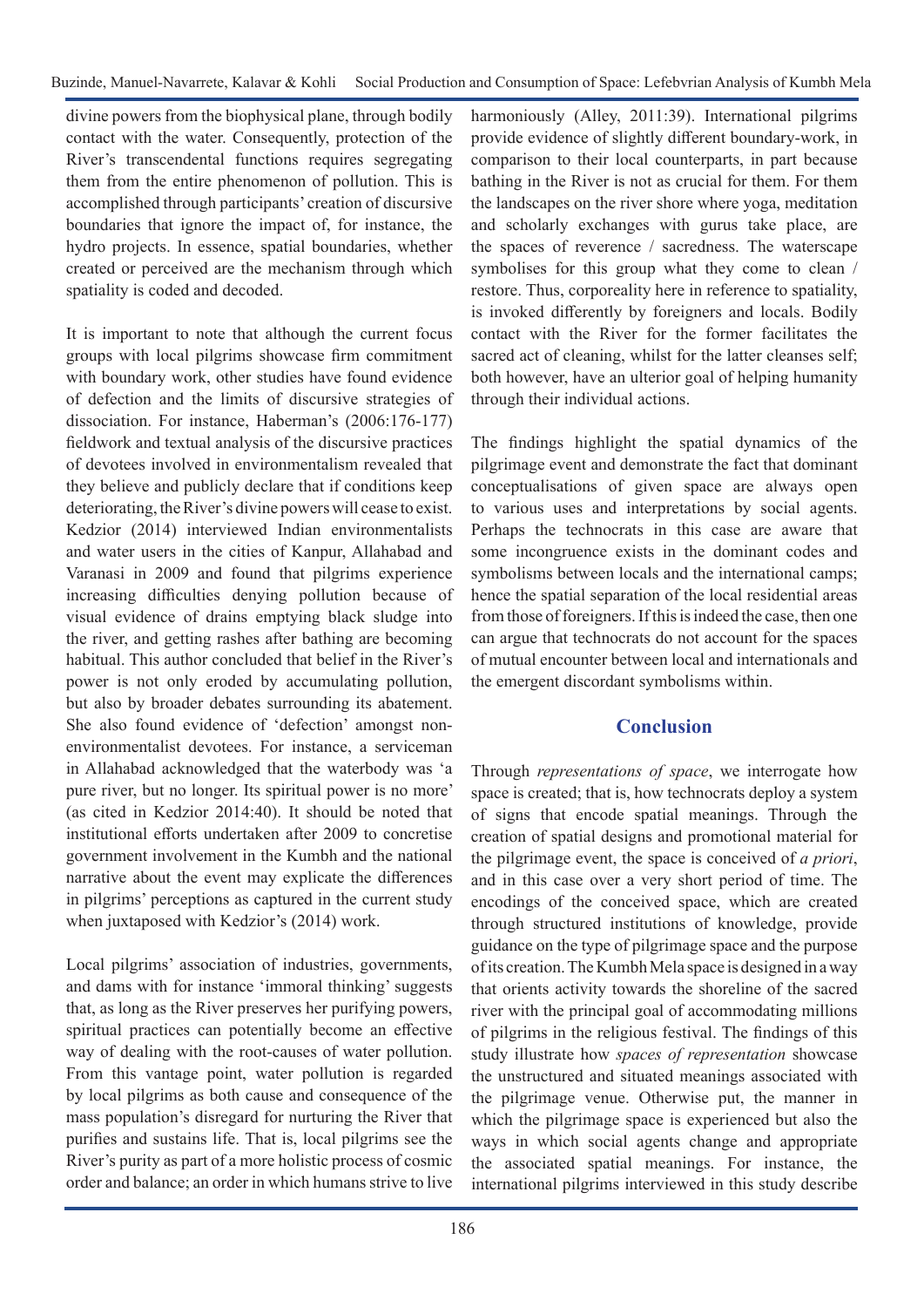an alternative waterscape and one which is affected by pollution. By contrast, the local pilgrims interviewed for this study were reluctant to describe the space as tainted by pollution as doing so would force them to render their entire pilgrimage obsolete. They consequently argue that an inner core of the waterscape has the power to retain its sacredness regardless of the levels of pollution.

The main contribution of this paper is the interrogation of symbolic meanings associated with the pilgrimage space and the showcasing of many ways in which the 'ordered' space, encoded by technocrats, is decoded, used and reproduced by social agents. Having been awarded UNESCO status, the Kumbh Mela's national prominence has been recently elevated to a global platform (UNESCO, 2017). Thus, questions of enduring interest for future research on the Kumbh Mela are whether UNESCO status aids or thwarts the institutionalised conception of space and how social agents will varyingly continue to interact within this waterscape.

#### **References**

- Alley, K.D. (1998) Idioms of degeneracy: Assessing Ganga's Purity and Pollution. In LE Nelson (Eds.), *Purifying the earthly body of God: Religion and ecology in Hindu India.*  New York: State University of New York, 297-330.
- Alley, K.D. (2000) Separate domains: Hinduism, politics and environmental pollution. In CK Chapple and ME Tucker (Eds.), *Hinduism and Ecology: The intersection of earth, sky and water.* Cambridge, MA: Harvard University Press, 354-387.
- Alley, K.D. (2002) *On the bank of the Ganga: When wastewater meets a sacred river*. Ann Arbor: University of Michigan Press.
- Alley, K.D. (2011) The Goddess Ganga: Her power, mythos, and worldly change. In P Monaghan (Ed.), *Goddesses in world culture* (Vol.1, 33-48). Santa Barbara, CA: Praeger.
- Allison, E. (2015) Religion inscribed in the landscape: Sacred sites, local deities and natural resource use in the Himalayas. In *The changing world religion map* (pp. 439- 459). Springer, Dordrecht.
- Bhardwaj, S.M. (1983) *Hindu places of pilgrimage in India: A study in cultural geography* (Vol. 14). Oakland, CA: University of California Press.
- Budruk, M. (2014) Understanding visitor experiences in nature: The case of Kaas Plateau in Maharashtra. In: Presentation at15th International Conference on Maharashtra: Culture and Society, ASU.
- Buzinde, C.N., Kalavar, J., Kohli, N. and Manuel-Navarrete, D. (2014) Emic understandings of Kumbh Mela pilgrimage experiences. *Annals of Tourism Research*, 49: 1-18.
- Buzinde, C.N. and Manuel-Navarrete, D. (2013) The social production of space in tourism enclaves: Mayan children's perceptions of tourism boundaries. *Annals of Tourism Research*, 43: 482-505.
- Cheng, S. (2013) Mapping the Kumbh Mela: Toilets, poop and sanitation at the Kumbh Mela. Available at: [https://](https://mappingthemela.wordpress.com/2013/01/28/toilets-poop-and-sanitation-at-the-kumbh-mela/#more-326) [mappingthemela.wordpress.com/2013/01/28/toilets](https://mappingthemela.wordpress.com/2013/01/28/toilets-poop-and-sanitation-at-the-kumbh-mela/#more-326)[poop-and-sanitation-at-the-kumbh-mela/#more-326](https://mappingthemela.wordpress.com/2013/01/28/toilets-poop-and-sanitation-at-the-kumbh-mela/#more-326)
- Eck, D. (1982) Ganga: The goddess in Hindu sacred geography. In JS Hawley and DM Wulff, *The divine consort: Radha and the goddesses of India.* Boston, Massachusetts: Beacon Press 166-83.
- Feldhaus, A. (1995) *Water and womanhood: Religious meanings of rivers in Maharastra*. NewYork: Oxford University Press.
- Foucault, M. (1986) Of Other Spaces, heterotopias, Diacritics, 16:22-2.
- Frascaroli, F. (2013) Catholicism and conservation: The potential of sacred natural sites for biodiversity management in Central Italy *Human Ecology*, *41*(4): 587- 601.